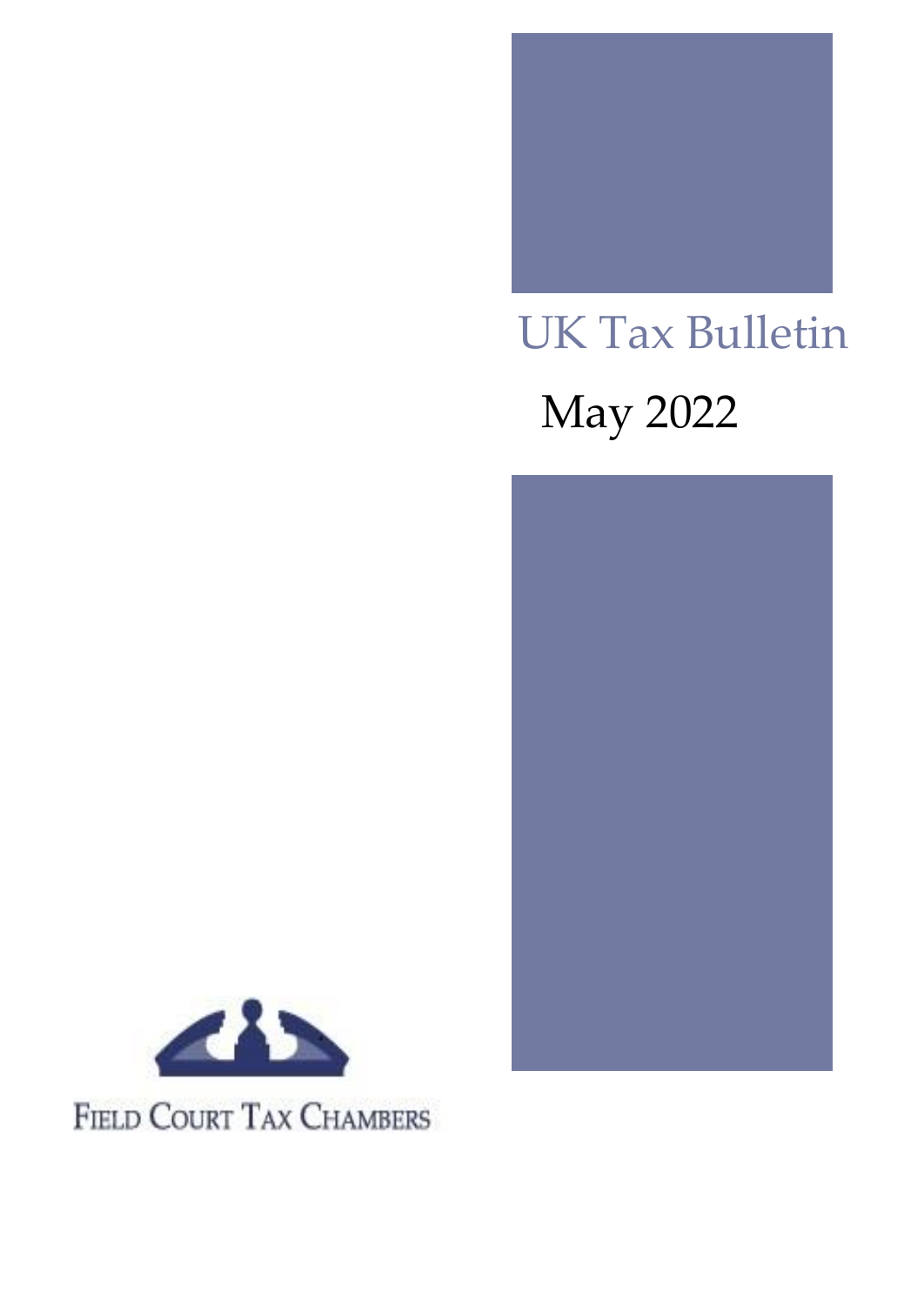

# Contents May 2022

| <b>Statutory Residence TestThe FTT considers exceptional days</b> |
|-------------------------------------------------------------------|
|                                                                   |
|                                                                   |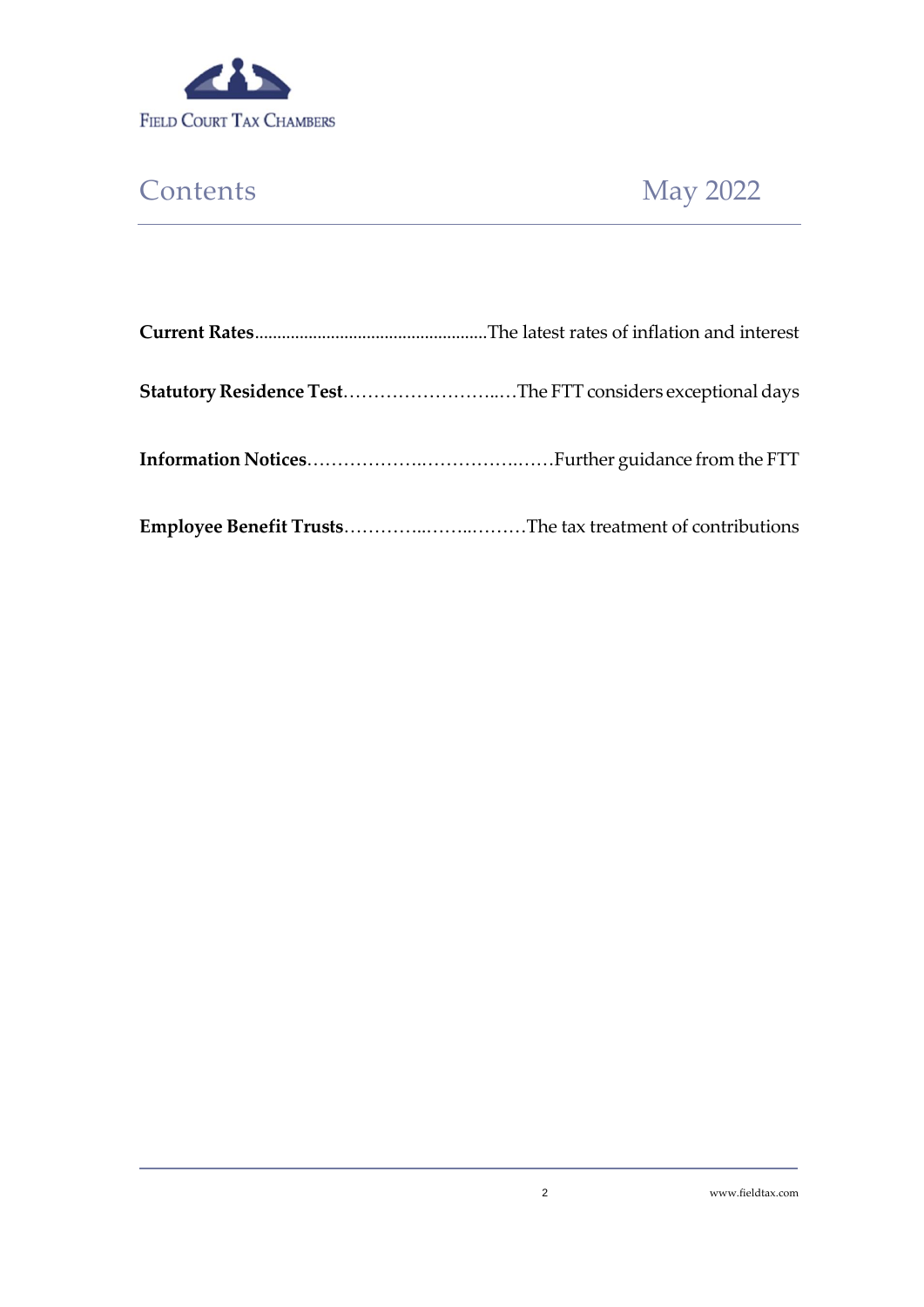

## Latest Rates of Inflation and Interest

## The following are the latest rates: May 2022

| <b>Current Rates</b>                                          |                |
|---------------------------------------------------------------|----------------|
| Retail Price Index: April 2022<br>March 2022                  | 334.6<br>323.5 |
| <b>Inflation Rate:</b><br>April 2022<br>March 2022            | 11.1%<br>9%    |
| Indexation factor from March 1982:<br>Frozen at December 2017 | 2.501          |

#### **Interest on overdue tax**

Interest on all unpaid tax is charged at the same rate.

The formula is Bank base rate plus 2.5% which gives a rate of 3.5% from 24<sup>th</sup> May 2022.

There is one exception: Quarterly instalments of corporation tax bear interest at only 2% from 16th May 2022.

### **Repayment supplement**

Interest on overpaid tax has been payable at the same rate from 21<sup>st</sup> August 2018

The formula is Bank base rate minus 1% but with an overriding minimum of 0.5% which applies at the present time.

### **Official rate of interest**

From 6th April 2020 2.25% From 6th April 2021 2 %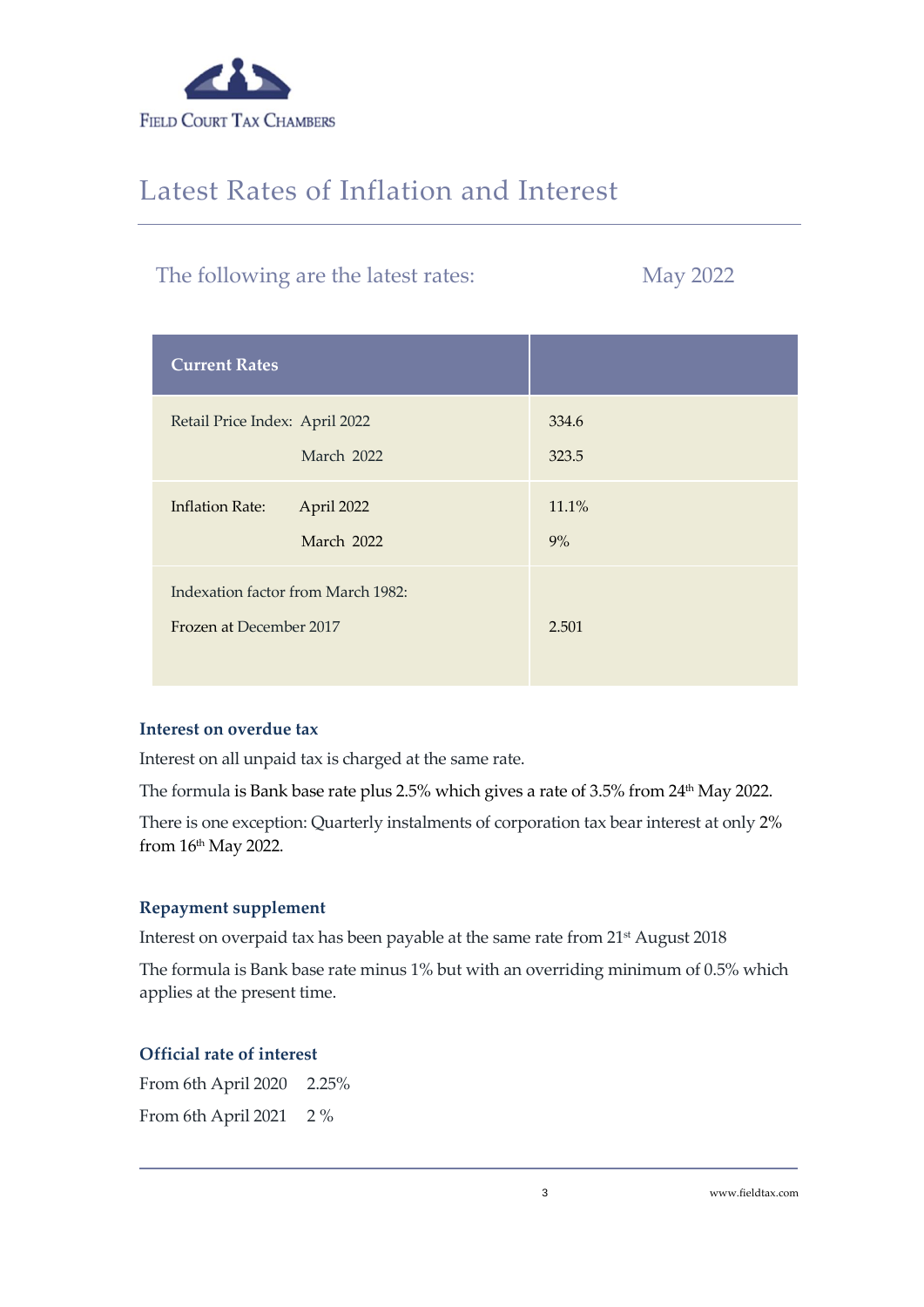

## Statutory Residence Test: Exceptional Days

In 2020 at the height of the lockdown there was a great deal of concern about the tax position of people who got stranded in the UK, and the effect that the extra number of days which they spent in the UK could have on their residence status under the statutory residence test.

There was a hope or expectation that their concerns would be alleviated by the relief for exceptional days under the SRT legislation in Schedule 45(22) FA 2013.

The law on the subject is brief. Paragraph 22(4) provides that a day will not be counted as a day spent in the UK if:

- a) The taxpayer would not have been present in the UK at the end of that day but for exceptional circumstances beyond his control that prevent him from leaving the UK, and
- b) He intends to leave the UK as soon as those circumstances permit.

Paragraph 22(5) gives examples of such exceptional circumstances:

- a) National or local emergencies such as war, civil unrest or natural disasters, and
- b) A sudden or life-threatening illness or injury

That is all it says.

In earlier Tax Bulletins I analysed these rules, which on a plain reading of the legislation are extremely difficult to satisfy. However, HMRC did announce some important relaxations - or at least sympathetic interpretations – which were widely welcomed.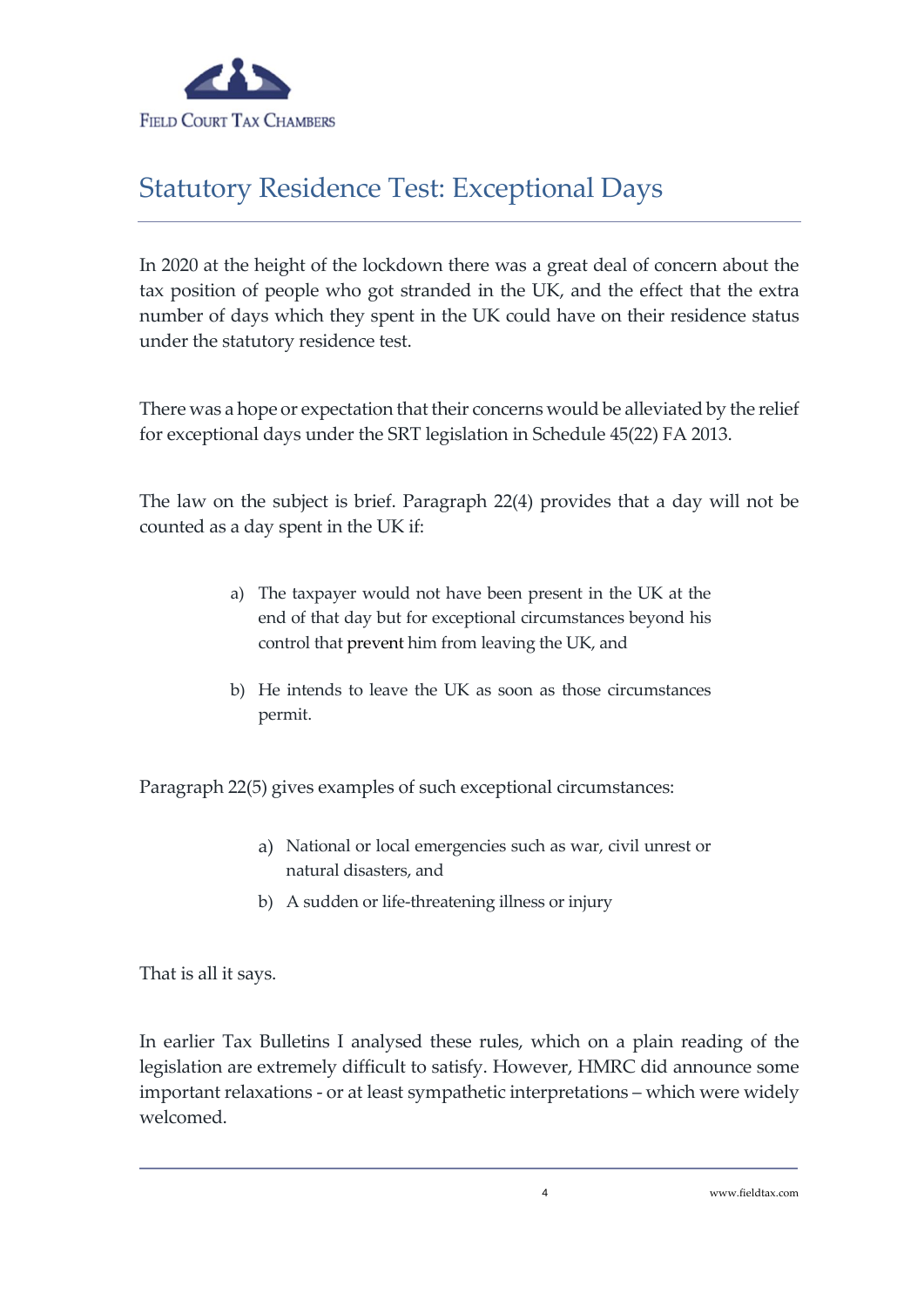

Two years on from the onset of these difficulties, the first case on the meaning of exceptional days has now reached the Tribunal (TC 8464) and provides the first judicial guidance about how paragraph 22 should be interpreted.

The judgment is helpful in many ways – certainly to the taxpayer – but personally I have my doubts. It may be too helpful. It may be that the Tribunal was so sympathetic to the taxpayer that the decision might not be allowed to stand.

The case reveals the (excessively) strict approach HMRC have taken to the meaning of exceptional circumstances, so we know what to expect when any dispute arises – even though their interpretations were given the thumbs down by the Tribunal.

The judge explained that the SRT is prescriptive and that Parliament acknowledged the need for some flexibility – and it did so by providing these rules for exceptional circumstances. He went on to say that the words in paragraph 22(4) are clear and non technical; they are not ambiguous or obscure. They are ordinary English words which do not need the deployment of synonyms or a thesaurus. He referred to the judgment of Lord Bingham in *R v Kelly [2000]:*

"We must construe "exceptional" as an ordinary familiar English adjective, and not as a term of art. It describes a circumstance which is such as to form an exception which is out of the ordinary course, or unusual or special, or uncommon. To be exceptional, a circumstance need not be unique or unprecedented or very rare; but it cannot be one that is regularly or routinely or normally encountered"

The facts were complicated and as always the decision will be based very heavily on the facts – with little application to any other case. However there were some important points made by the Tribunal which will be of wide application.

HMRC claimed that to be exceptional circumstances, the events which prevented the taxpayer from leaving the UK had to be unforeseeable. Otherwise the taxpayer could plan ahead and avoid being prevented from leaving the UK. Furthermore, if they were foreseeable they were not outside his control.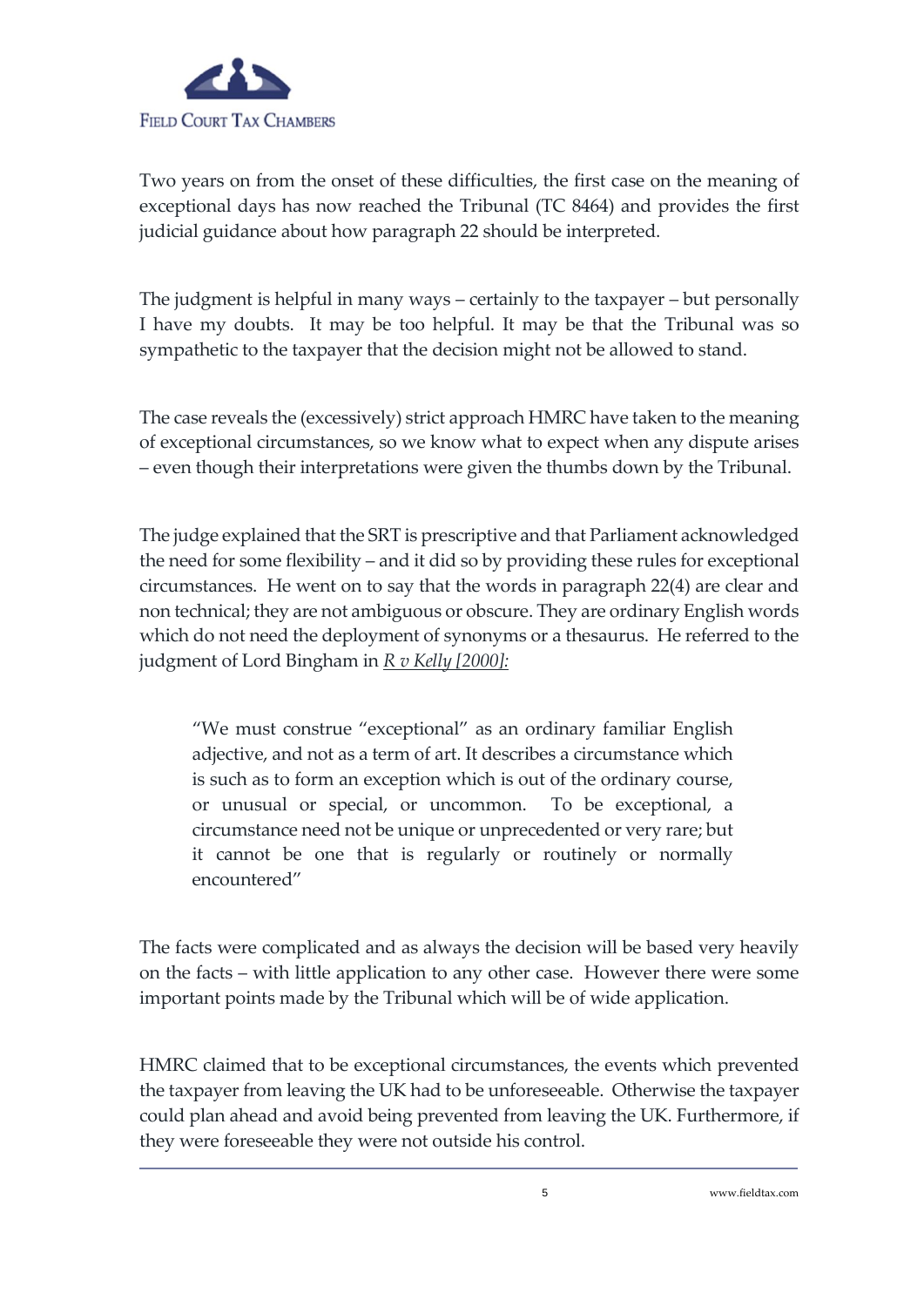

Not so, said the Tribunal. Foreseeability could be relevant but it certainly not the determining factor as suggested by HMRC.

HMRC argued (and it is in their guidance) that you have to be in the UK when the relevant event occurred. If you come to the UK for example for medical treatment – no deal. The Tribunal said this was wrong. What you have to do is to look at the position at the end of each day and see whether or not the taxpayer is prevented from leaving the UK.

The Tribunal further explained that the events preventing the taxpayer from leaving the UK need not be just physical - like the closing of borders or lockdown restrictions; it included moral obligations and matters of conscience, such as being at the bedside of a sick relative (not just the limited group of persons set out in the HMRC guidance). That is clearly sensible – but it must have a limit. If we interpret *prevent* widely, it could encompass many things - from a shutdown at the airport preventing any flight departures, to "my new glasses were not yet ready for collection" or "I could not possibly leave because my maid was off sick and there was nobody to feed the cat". It is clearly a question of degree, but we do not have any help in determining where events are on the spectrum from *Obviously Exceptional*, to *Don't Be So Silly*.

The Tribunal seemed not to be concerned about the obvious point that, short of physical restraint, there is little that actually prevents somebody from leaving the UK. They may not be able to get home but they can certainly leave the UK. Plane, train, ferry – one of them would nearly always be working. That is a really tough rule but if the words used are clear and non technical, how are you going to get past them. There are endless examples of the courts saying that the law may be strict (and harsh) but the words are clear and unambiguous. (Er, like here) You can't just add in words of relaxation because you feel it is too strict, any more than HMRC can add words of restriction of their own choosing– which they even tried to do in this case – as if the rules weren't already hard enough. The only way it seems is the give a wide and clearly defined meaning to "prevent".

It is clear that the highly restrictive interpretation that HMRC are giving to the concept of exceptional circumstances is unwarranted, and it will be interesting to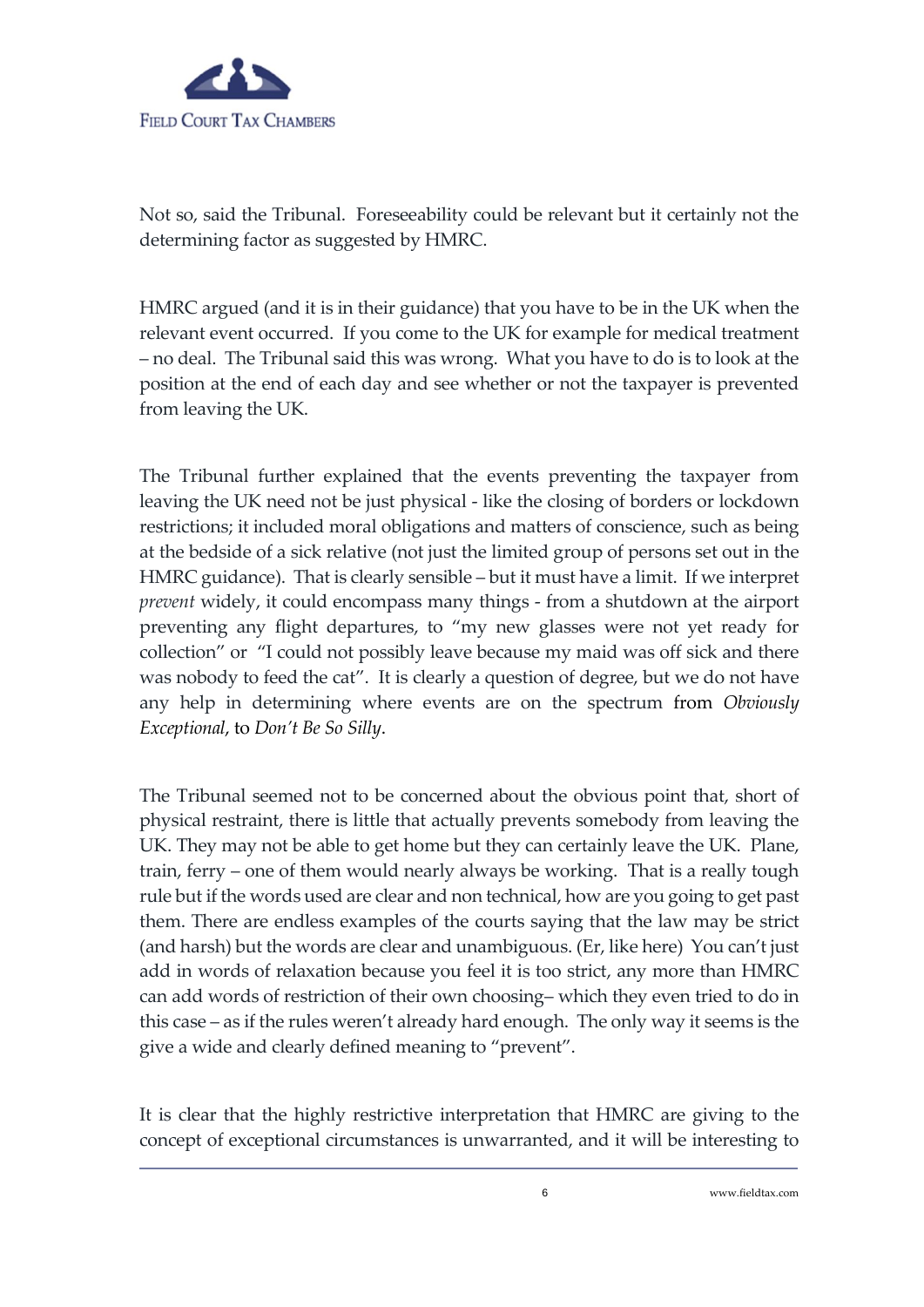

see whether their approach will change in the future as a result of this case. I would suggest that this is too important a matter to be left at the First Tier level and hope that further and more specific judicial guidance will be forthcoming.

## Information Notices

There are lots of arguments going on about Information Notices under Schedule 36 Finance Act 2008 where HMRC seek information about a taxpayer's circumstances to check their tax position.

Schedule 36(1) authorises HMRC to require the taxpayer to provide information or produce a document if the information or document is reasonably required by the officer for the purpose of checking the taxpayer's tax position.

Where the taxpayer has filed his tax returns for the periods covered by the HMRC enquiry, paragraph 21 imposes an additional requirement that HMRC must have "reason to suspect" that there has been an under assessment to tax.

It has been difficult to argue successfully that the information requested by HMRC is not reasonably required for the purposes of checking the tax position of the taxpayer. The Courts have been pretty unsympathetic to taxpayers who appeal against such notices.

The HMRC response when asked how the requested information is relevant is that we will not know how relevant it is until you give us the information. Circularity does not seem to be a problem here. And what about, for example, we want details of all the assets you have ever owned anywhere in the world and what happened to them because they might have been sold at a capital gain which has not been properly disclosed. Many readers will recognise variations on this theme. (Actually it is called fishing and is not allowed – but never mind that.)

The latest case on the subject is *Hackmey v HMRC TC 8487* which contains some interesting judicial guidance on this subject. In this case, HMRC sought 11 items of information and documentation and the FTT upheld only one of these requests.

The judge confirmed (agreeing with the decision in *Perring*) that the purpose of the information powers under schedule 36 is to enable HMRC to raise assessments to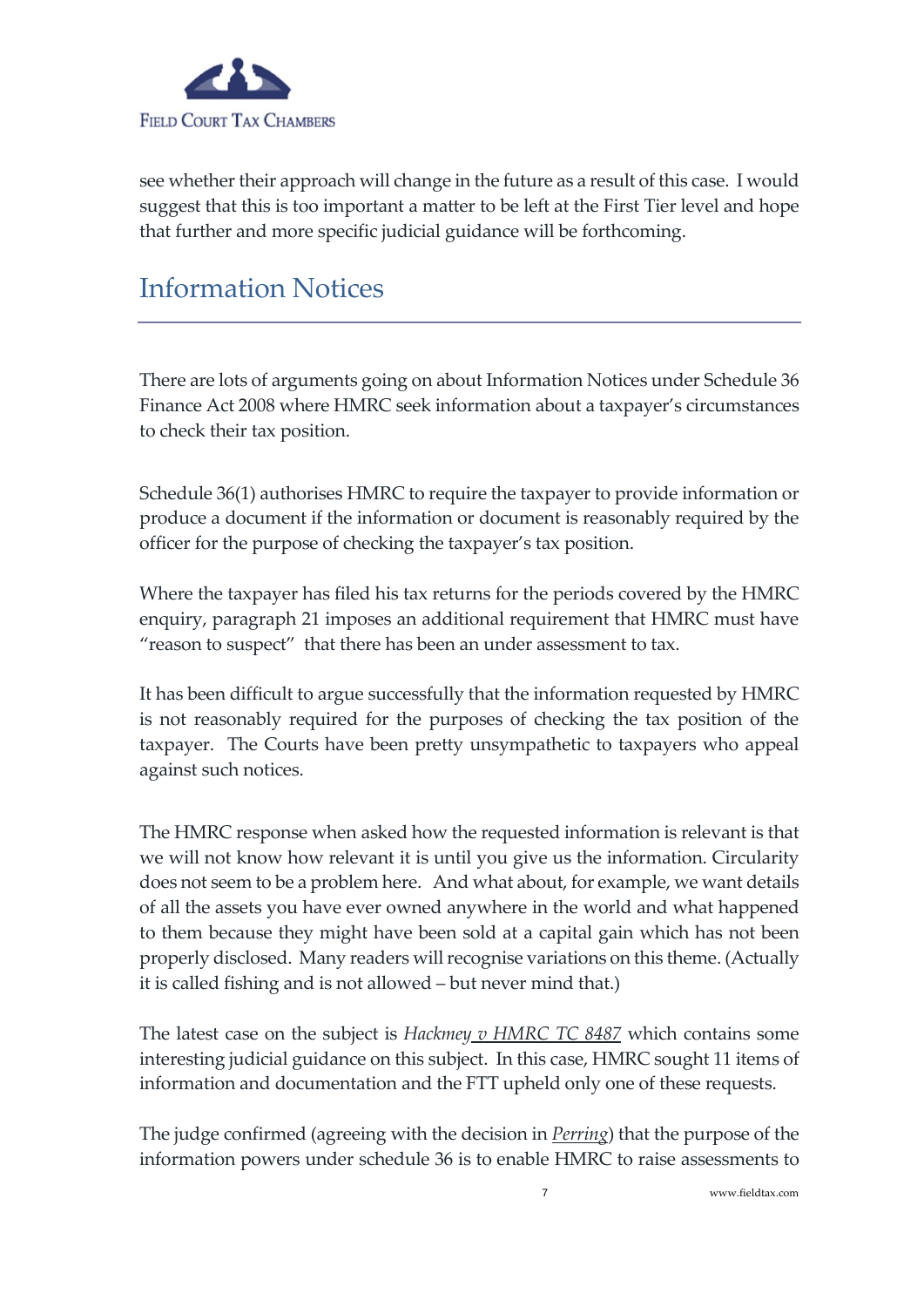

collect tax. It cannot be reasonable for HMRC to seek information for periods which are out of time for assessment.

(One might say that seeking details of unremitted foreign income for somebody claiming the remittance basis, where such income is not assessable to tax, is equally unreasonable – but the Tribunal did not see it that way in *Perlman v HMRC TC 8168).*

Also, in dealing with a favourite reason for HMRC seeking information, the judge said that a mere desire for background information is insufficient to justify the issue of a notice; it would amount to fishing.

The judge expressed a firm view about HMRC's request for unredacted bank statements and credit cards. He said that HMRC had to show how the further information would assist in checking the taxpayer's tax position. Just because it was HMRC's usual practice to require these items was not a reasonable basis for seeking the document. HMRC's submissions are not evidence and they needed evidence to demonstrate why they were needed.

Similarly, when it comes to paragraph 21 and the requirement for the tax officer to have a "reason to suspect" that there is an under assessment, such suspicion must be based on reasonable grounds and there must be some evidence to indicate a deficiency.

I would respectfully suggest that these judicial constraints are long overdue and will be widely welcomed by taxpayers. It is a case well worth reading.

One part of the decision is of particular interest – which is who has the burden of proof in showing that the requirements of Schedule 36 are satisfied. It was said to be common ground that the burden was on HMRC; this was supported by the judge. That is a bit odd because in earlier cases HMRC have argued strongly (and the Tribunal has agreed) that the burden of proof is on the taxpayer: see for example *Joshy Mathew v HMRC TC 4342.* Let us hope that this is no longer a matter of uncertainty.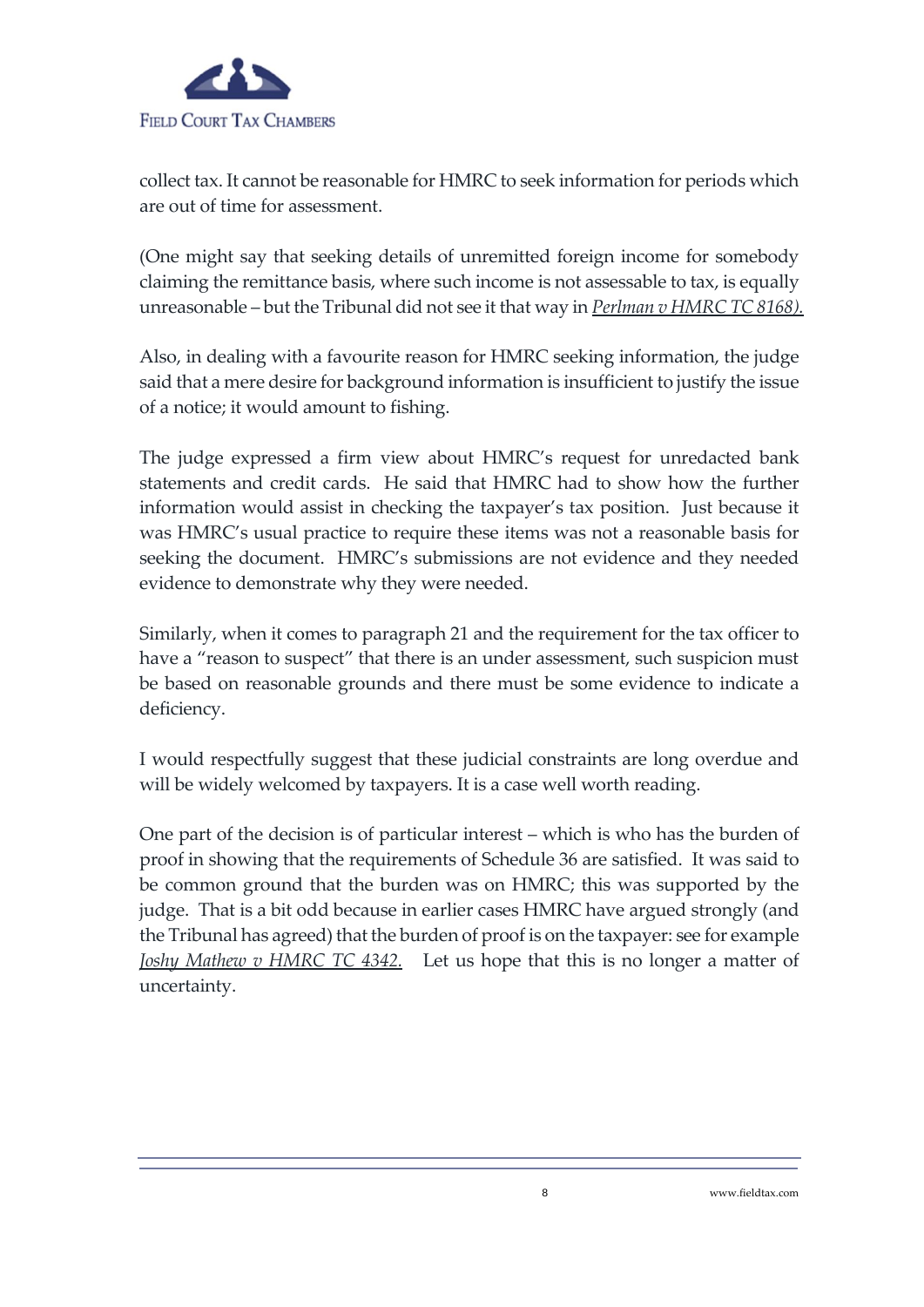

## Employee Benefit Trusts

For some time there was a general understanding that payments made by a company to or for the benefit of an employee would necessarily be deductible for corporation tax purposes. After all, benefiting the employees is an obvious business purpose and there was a sort of symmetry (and dare I say it, equity) about it.

You only have to say those words to realise that symmetry is no guide to a tax deduction – and this has been shown very clearly by a series of recent cases, the latest being *CIA Insurance Services Ltd v HMRC TC 8475.*

Inevitably, the facts and the issues were complex; they involved the payment of contributions by the company to an EBT, and loans by the EBT to the employees. In a "lose/lose" decision (at least on this aspect) the FTT found that the company was not entitled to a deduction and the employees were taxable on the loans.

The judge held that the contributions to the EBT were made for the purpose of obtaining a tax deduction without the employees having to pay tax on the loans – and were therefore not expenses incurred wholly and exclusively for the purposes of the trade.

[That seems a bit tough. One might say that the purpose was to benefit the employees by getting them a tax free benefit – the company would have got a tax deduction whatever they did. So it was the way the purpose was effected that was the problem. That creates a much wider test for a deduction; not only do you have to satisfy the wholly and exclusively test, you have to do it in an "acceptable" manner - whatever that may be.]

The judge also concluded that the loans to the employees from the EBT fell within Part 7A ITEPA 2003 and were taxable as earnings on the employees. The detailed analysis is mind-bendingly complicated and I will not even try to go through it here – not least because I am hoping to sell a detailed summary to the EasySleep organisation to help their insomniac patients.

This was clearly a very important case – HMRC being represented at the hearing by six barristers - two distinguished QCs and four junior counsel. I suppose the prospect of getting money to your employees tax free and generating a tax deduction at the same time (which in the world of tax represents the Holy Grail)